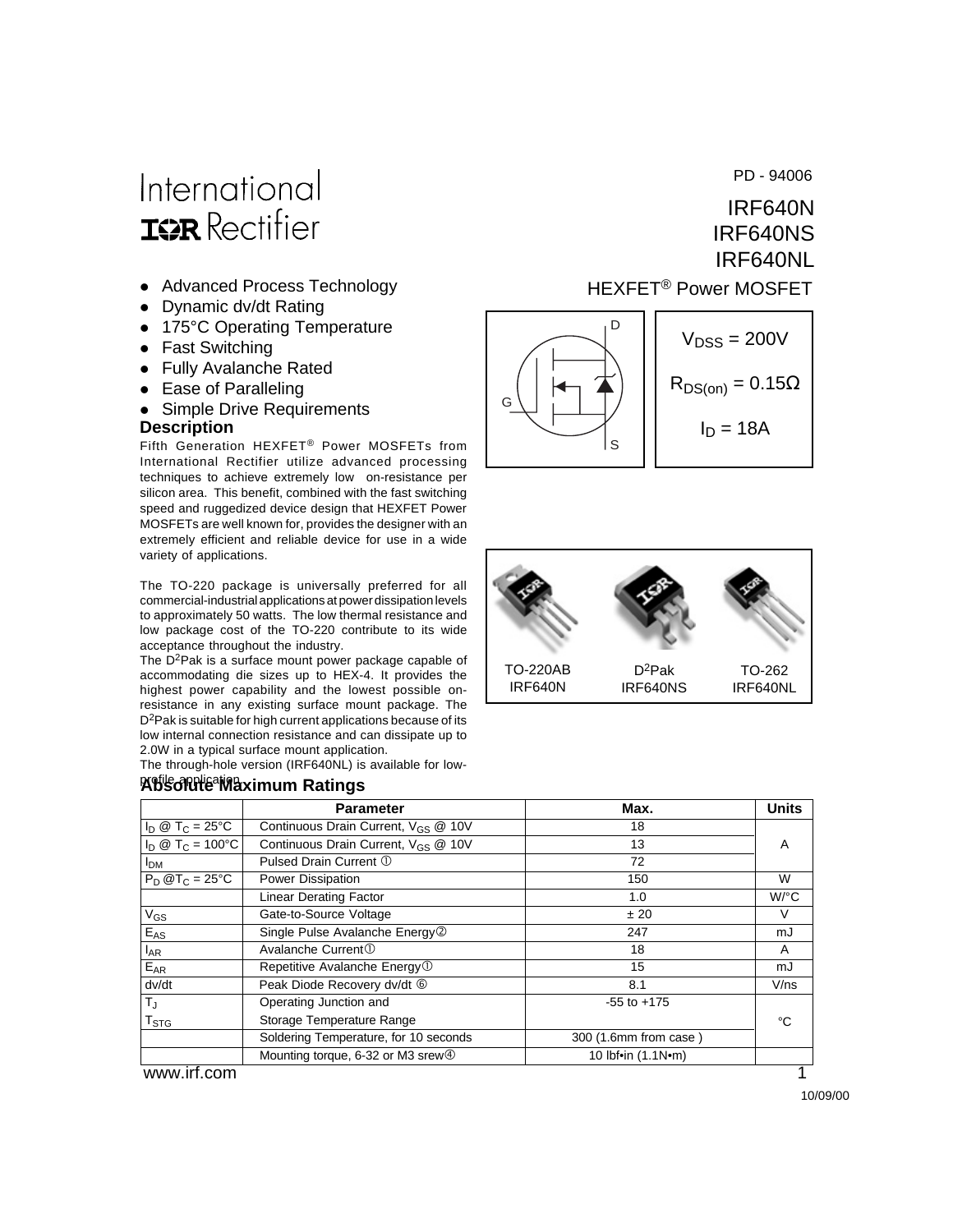### Electrical Characteristics @ T<sub>J</sub> = 25°C (unless otherwise specified)

|                                        | <b>Parameter</b>                     | Min.                     | Typ. | Max.   | <b>Units</b> | <b>Conditions</b>                                      |  |
|----------------------------------------|--------------------------------------|--------------------------|------|--------|--------------|--------------------------------------------------------|--|
| $V_{(BR)DSS}$                          | Drain-to-Source Breakdown Voltage    | 200                      |      |        | V            | $V_{GS} = 0V$ , $I_D = 250 \mu A$                      |  |
| $\Delta V_{\text{(BR)DSS}}/\Delta T_J$ | Breakdown Voltage Temp. Coefficient  | $\overline{\phantom{0}}$ | 0.25 |        | V/°C         | Reference to $25^{\circ}$ C, $I_D = 1 \text{mA}$       |  |
| $R_{DS(on)}$                           | Static Drain-to-Source On-Resistance | $\overline{\phantom{0}}$ |      | 0.15   | Ω            | $V_{GS} = 10V$ , $I_D = 11A$ 3                         |  |
| $V_{GS(th)}$                           | Gate Threshold Voltage               | 2.0                      |      | 4.0    | $\vee$       | $V_{DS} = V_{GS}$ , $I_D = 250 \mu A$                  |  |
| g <sub>fs</sub>                        | Forward Transconductance             | 6.8                      |      |        | S            | $V_{DS} = 50V$ , $I_D = 11A$ 3                         |  |
| <b>I</b> <sub>DSS</sub>                | Drain-to-Source Leakage Current      |                          |      | 25     | μA           | $V_{DS} = 200V$ , $V_{GS} = 0V$                        |  |
|                                        |                                      |                          |      | 250    |              | $V_{DS}$ = 160V, $V_{GS}$ = 0V, T <sub>J</sub> = 150°C |  |
|                                        | Gate-to-Source Forward Leakage       |                          |      | 100    | nA           | $V_{GS} = 20V$                                         |  |
| I <sub>GSS</sub>                       | Gate-to-Source Reverse Leakage       |                          |      | $-100$ |              | $V_{GS} = -20V$                                        |  |
| $Q_g$                                  | <b>Total Gate Charge</b>             |                          |      | 67     |              | $I_D = 11A$                                            |  |
| $Q_{gs}$                               | Gate-to-Source Charge                |                          |      | 11     | nC           | $V_{DS}$ = 160V                                        |  |
| $Q_{gd}$                               | Gate-to-Drain ("Miller") Charge      |                          |      | 33     |              | $V_{GS}$ = 10V, See Fig. 6 and 13                      |  |
| $t_{d(on)}$                            | Turn-On Delay Time                   |                          | 10   |        |              | $V_{DD} = 100V$                                        |  |
| $t_{r}$                                | <b>Rise Time</b>                     |                          | 19   |        | ns           | $I_D = 11A$                                            |  |
| $t_{d(off)}$                           | Turn-Off Delay Time                  |                          | 23   |        |              | $R_G = 2.5\Omega$                                      |  |
| tf                                     | Fall Time                            |                          | 5.5  |        |              | $R_D = 9.0\Omega$ , See Fig. 10 $\circled{}$           |  |
| L <sub>D</sub>                         | Internal Drain Inductance            |                          | 4.5  |        | nH           | Between lead.                                          |  |
|                                        |                                      |                          |      |        |              | 6mm (0.25in.)                                          |  |
| L <sub>S</sub>                         | Internal Source Inductance           |                          | 7.5  |        |              | from package                                           |  |
|                                        |                                      |                          |      |        |              | and center of die contact                              |  |
| $C_{iss}$                              | Input Capacitance                    |                          | 1160 |        |              | $V_{GS} = 0V$                                          |  |
| $C_{\rm oss}$                          | <b>Output Capacitance</b>            |                          | 185  |        |              | $V_{DS} = 25V$                                         |  |
| C <sub>rss</sub>                       | Reverse Transfer Capacitance         |                          | 53   |        | pF           | $f = 1.0$ MHz, See Fig. 5                              |  |

#### **Source-Drain Ratings and Characteristics**

|                       | <b>Parameter</b>                 | Min. l                                                                    | Typ. | Max. | <b>Units</b> | <b>Conditions</b>                                          |  |
|-----------------------|----------------------------------|---------------------------------------------------------------------------|------|------|--------------|------------------------------------------------------------|--|
| ls                    | <b>Continuous Source Current</b> |                                                                           |      | 18   |              | MOSFET symbol                                              |  |
|                       | (Body Diode)                     |                                                                           |      |      | A            | showing the                                                |  |
| <b>I<sub>SM</sub></b> | <b>Pulsed Source Current</b>     |                                                                           |      | 72   |              | integral reverse<br>G                                      |  |
|                       | (Body Diode) <sup>1</sup>        |                                                                           |      |      |              | p-n junction diode.                                        |  |
| $V_{SD}$              | Diode Forward Voltage            |                                                                           |      | 1.3  | V            | $T_{\rm J}$ = 25°C, $I_{\rm S}$ = 11A, $V_{\rm GS}$ = 0V ③ |  |
| $t_{rr}$              | <b>Reverse Recovery Time</b>     |                                                                           | 167  | 251  | ns           | $T_{\rm J} = 25^{\circ}$ C, I <sub>F</sub> = 11A           |  |
| $Q_{rr}$              | Reverse Recovery Charge          |                                                                           | 929  | 1394 | nC           | $di/dt = 100A/\mu s$ 3                                     |  |
| $t_{on}$              | Forward Turn-On Time             | Intrinsic turn-on time is negligible (turn-on is dominated by $L_S+L_D$ ) |      |      |              |                                                            |  |

#### **Thermal Resistance**

|                 | <b>Parameter</b>                               | Typ. | Max. | <b>Units</b> |
|-----------------|------------------------------------------------|------|------|--------------|
| $R_{\theta$ JC  | Junction-to-Case                               |      |      |              |
| $R_{\theta CS}$ | Case-to-Sink, Flat, Greased Surface 4          | 0.50 |      | °C/W         |
| $R_{\theta$ JA  | Junction-to-Ambient <sup>4</sup>               |      | 62   |              |
| $R_{\theta$ JA  | Junction-to-Ambient (PCB mount) <sup>(5)</sup> |      | 40   |              |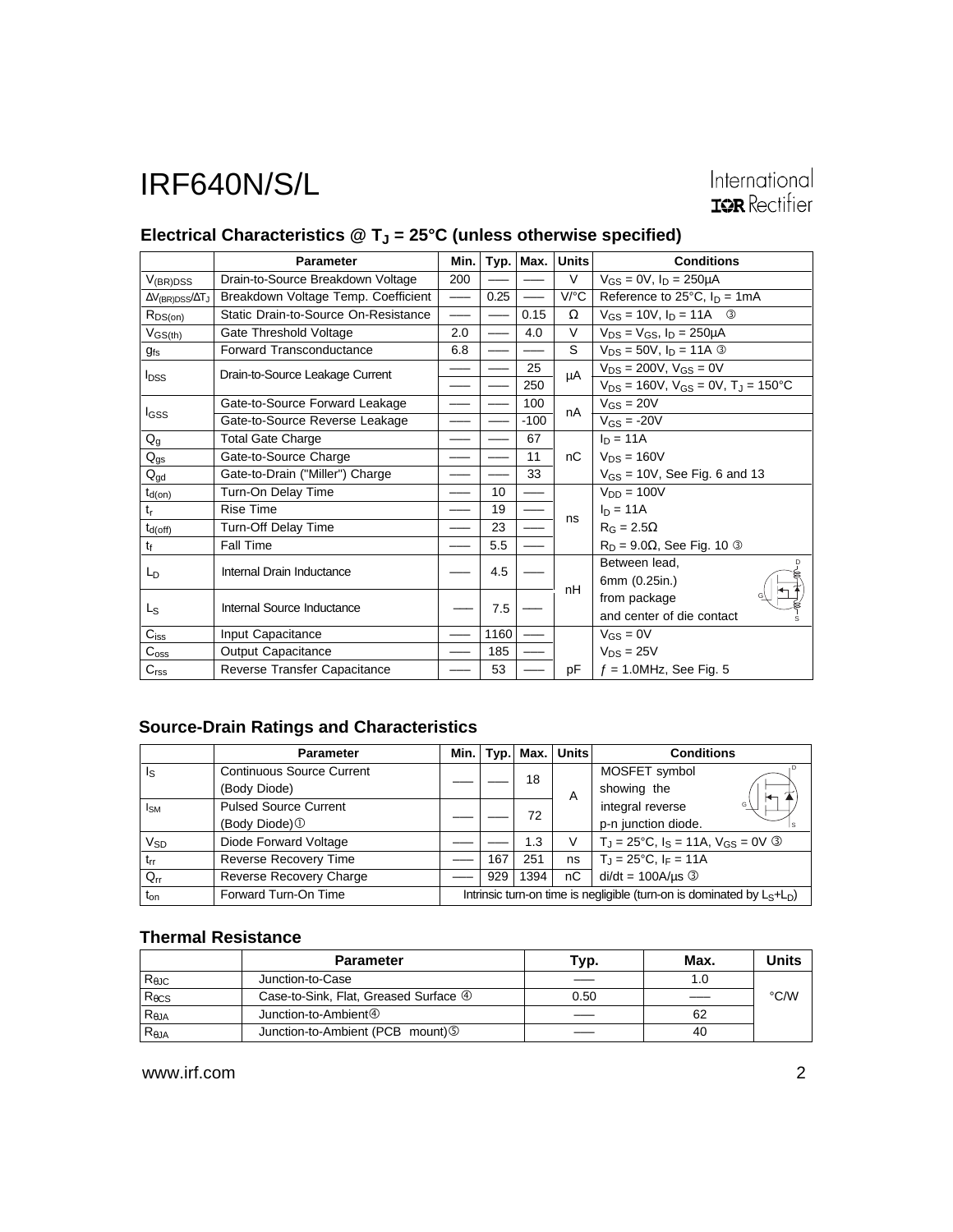

International **IOR** Rectifier

**Fig 1.** Typical Output Characteristics **Fig 2.** Typical Output Characteristics





**Fig 3.** Typical Transfer Characteristics



**Fig 4.** Normalized On-Resistance Vs. Temperature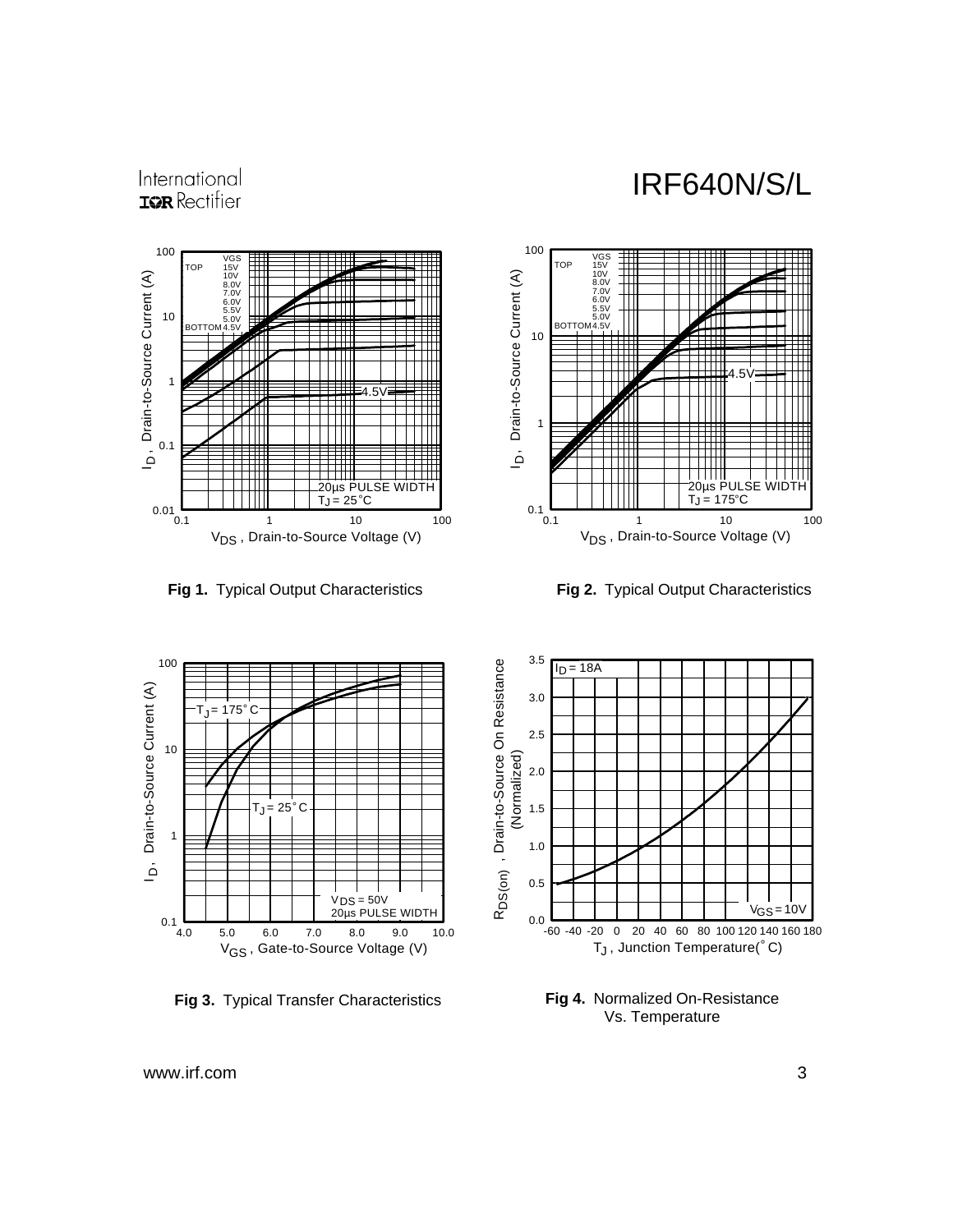International **IOR** Rectifier









**Fig 6.** Typical Gate Charge Vs. Gate-to-Source Voltage

0 20 40 60 80

 $I_D = 11A$ 

Q<sub>G</sub> , Total Gate Charge (nC)

 $V_{DS} = 40V$  $V_{DS}$ = 100 $V$  $V_{DS}$ = 160V



**Fig 8.** Maximum Safe Operating Area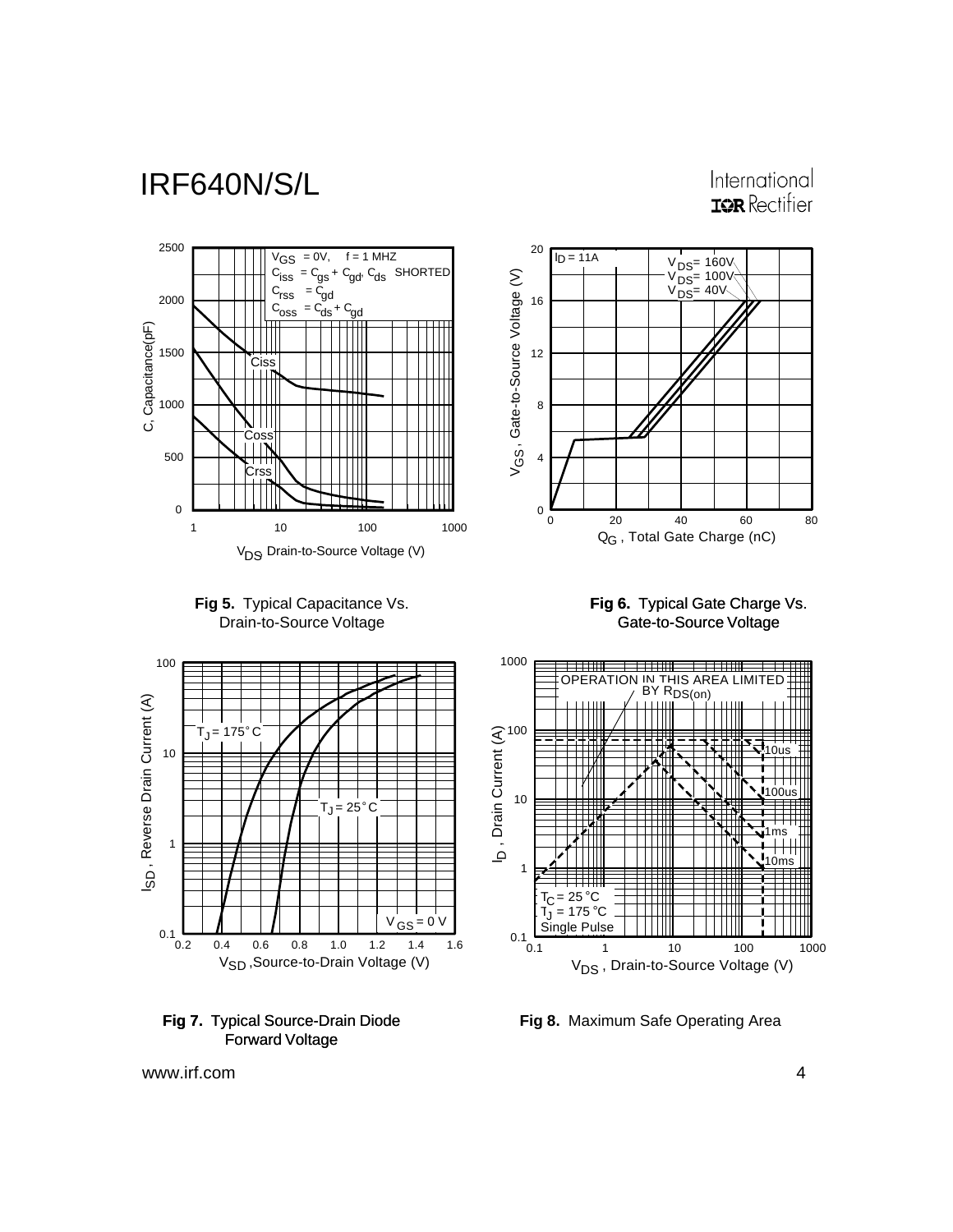



IRF640N/S/L



**Fig 10a.** Switching Time Test Circuit



**Fig 10b.** Switching Time Waveforms



**Fig 11.** Maximum Effective Transient Thermal Impedance, Junction-to-Case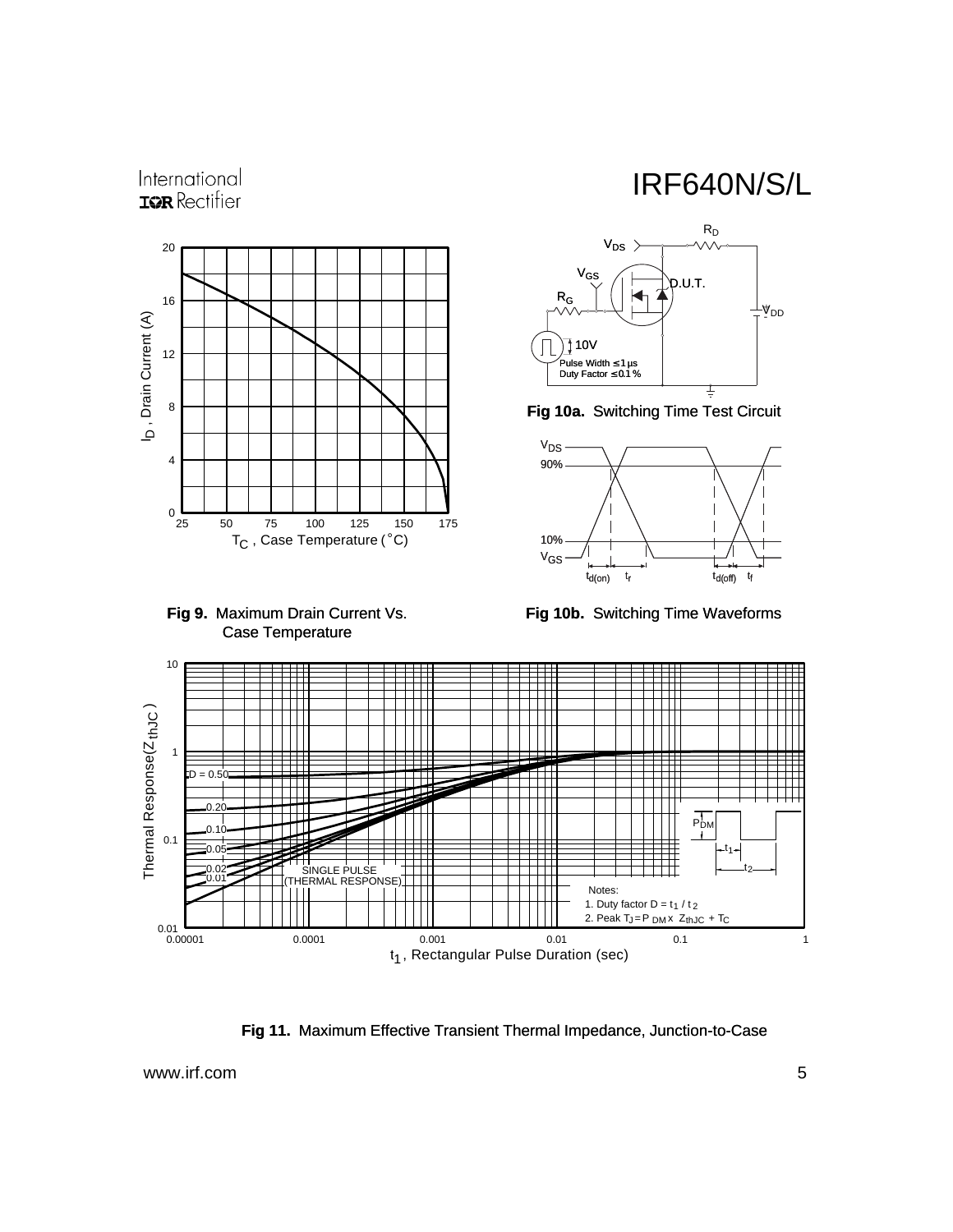



**Fig 12a.** Unclamped Inductive Test Circuit



**Fig 12b.** Unclamped Inductive Waveforms



**Fig 13a.** Basic Gate Charge Waveform **Fig 13b.** Gate Charge Test Circuit



**Fig 12c.** Maximum Avalanche Energy Vs. Drain Current

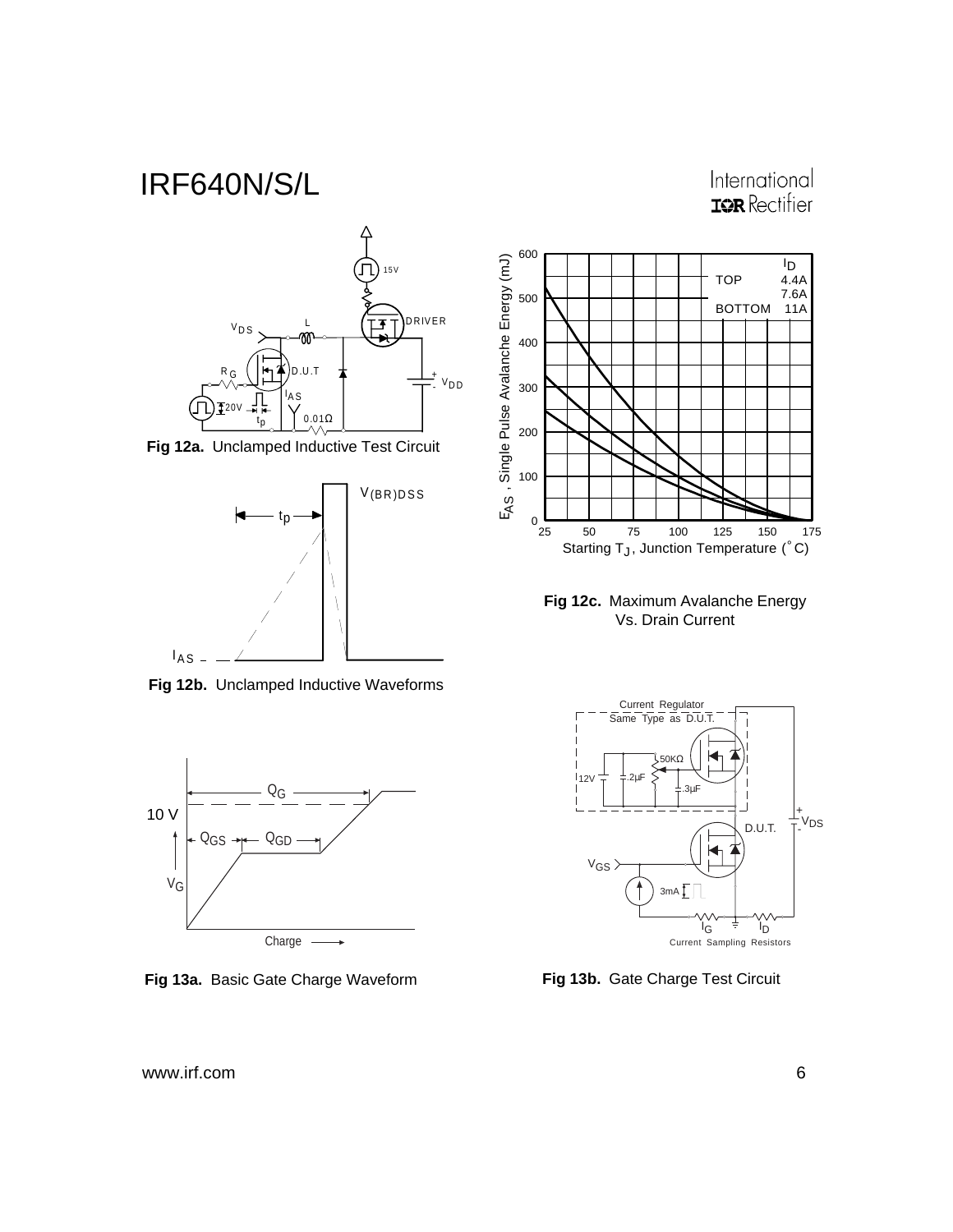

#### **Peak Diode Recovery dv/dt Test Circuit**

 $*$  V<sub>GS</sub> = 5V for Logic Level Devices

**Fig 14.** For N-Channel HEXFET® Power MOSFETs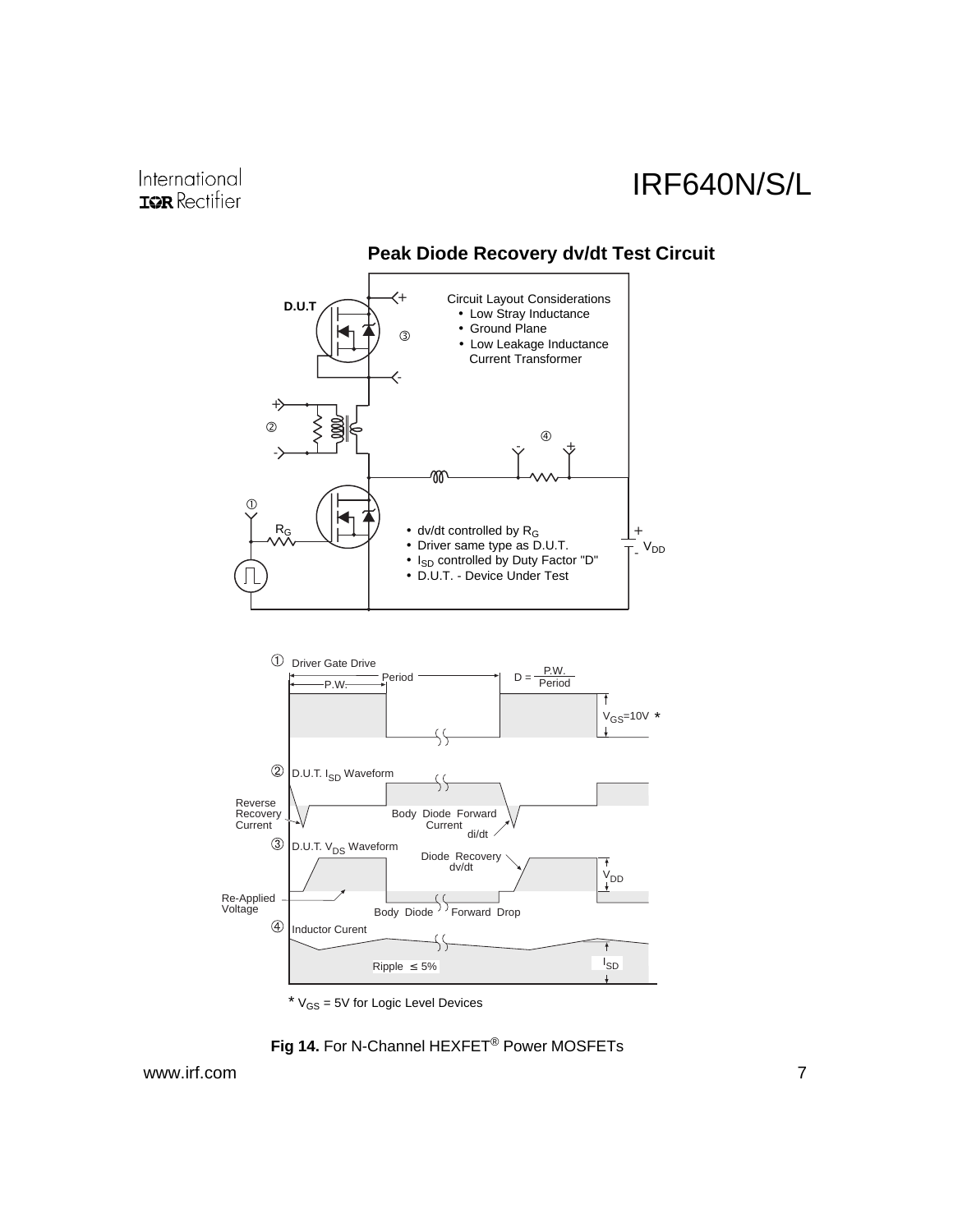### International **IOR** Rectifier

#### TO-220AB Package Outline

Dimensions are shown in millimeters (inches)





NOTES:

1 DIMENSIONING & TOLERANCING PER ANSI Y14.5M, 1982. 3 OUTLINE CONFORMS TO JEDEC OUTLINE TO-220AB.

2 CONTROLLING DIMENSION : INCH FACTOR AND THE 4 HEATSINK & LEAD MEASUREMENTS DO NOT INCLUDE BURRS.

### TO-220AB Part Marking Information

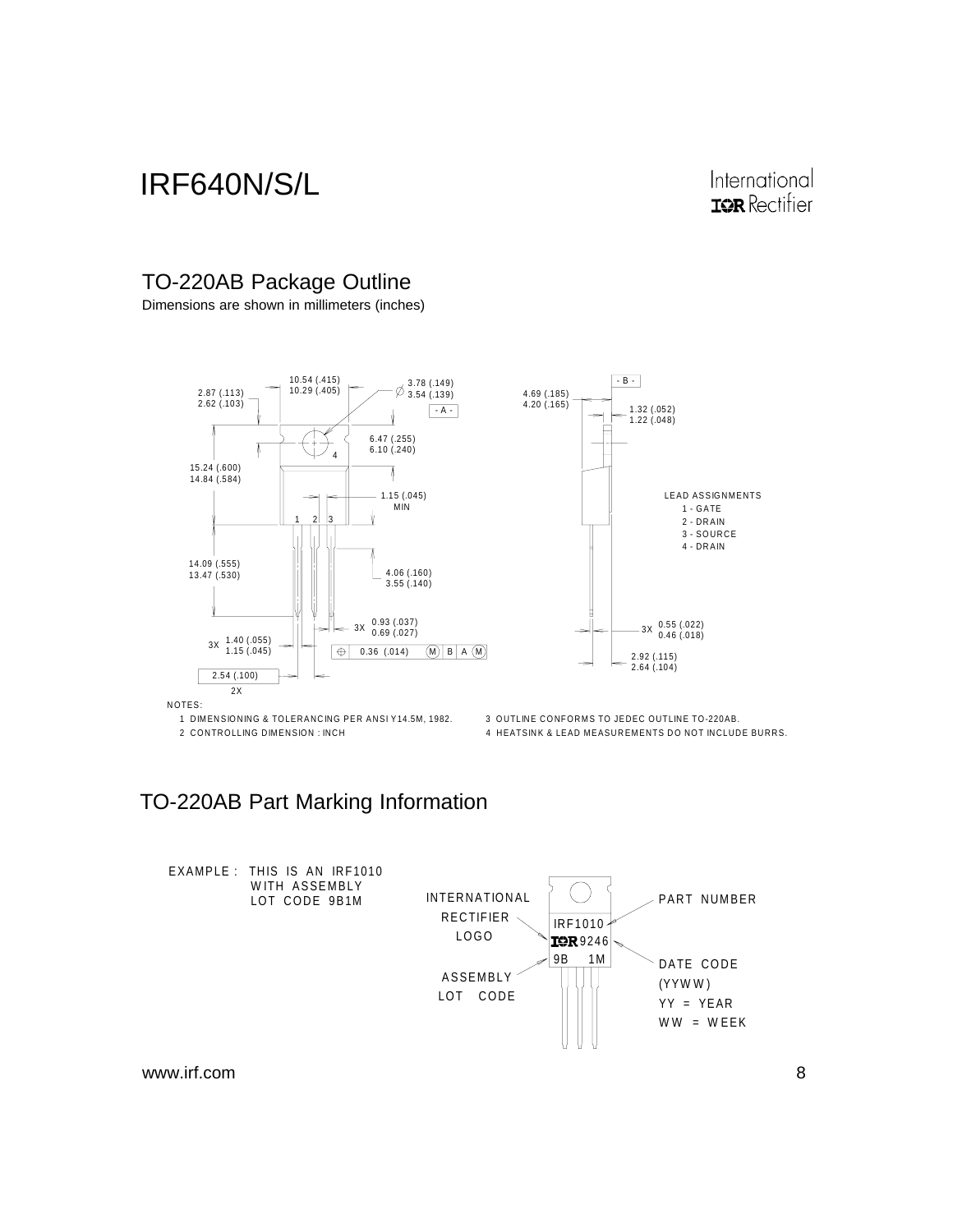### D<sup>2</sup>Pak Package Outline



#### D2Pak Part Marking Information

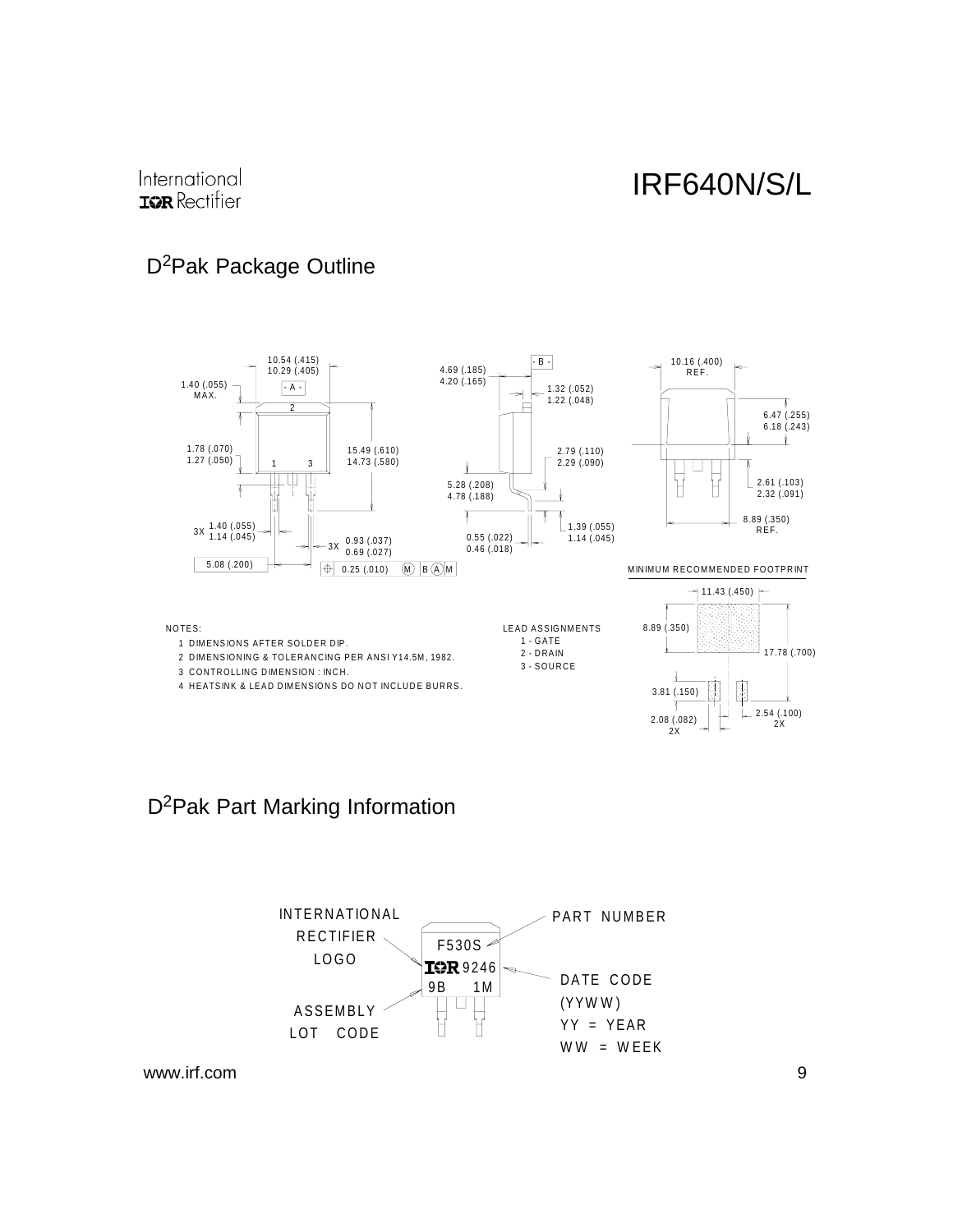### International **IOR** Rectifier

### TO-262 Package Outline





NOTES:

- 1. DIMENSIONING & TOLERANCING PER ANSI Y14.5M-1982
- 2. CONTROLLING DIMENSION: INCH.
- 3. DIMENSIONS ARE SHOWN IN MILLIMETERS [INCHES].
- 4. HEATSINK & LEAD DIMENSIONS DO NOT INCLUDE BURRS.

### TO-262 Part Marking Information